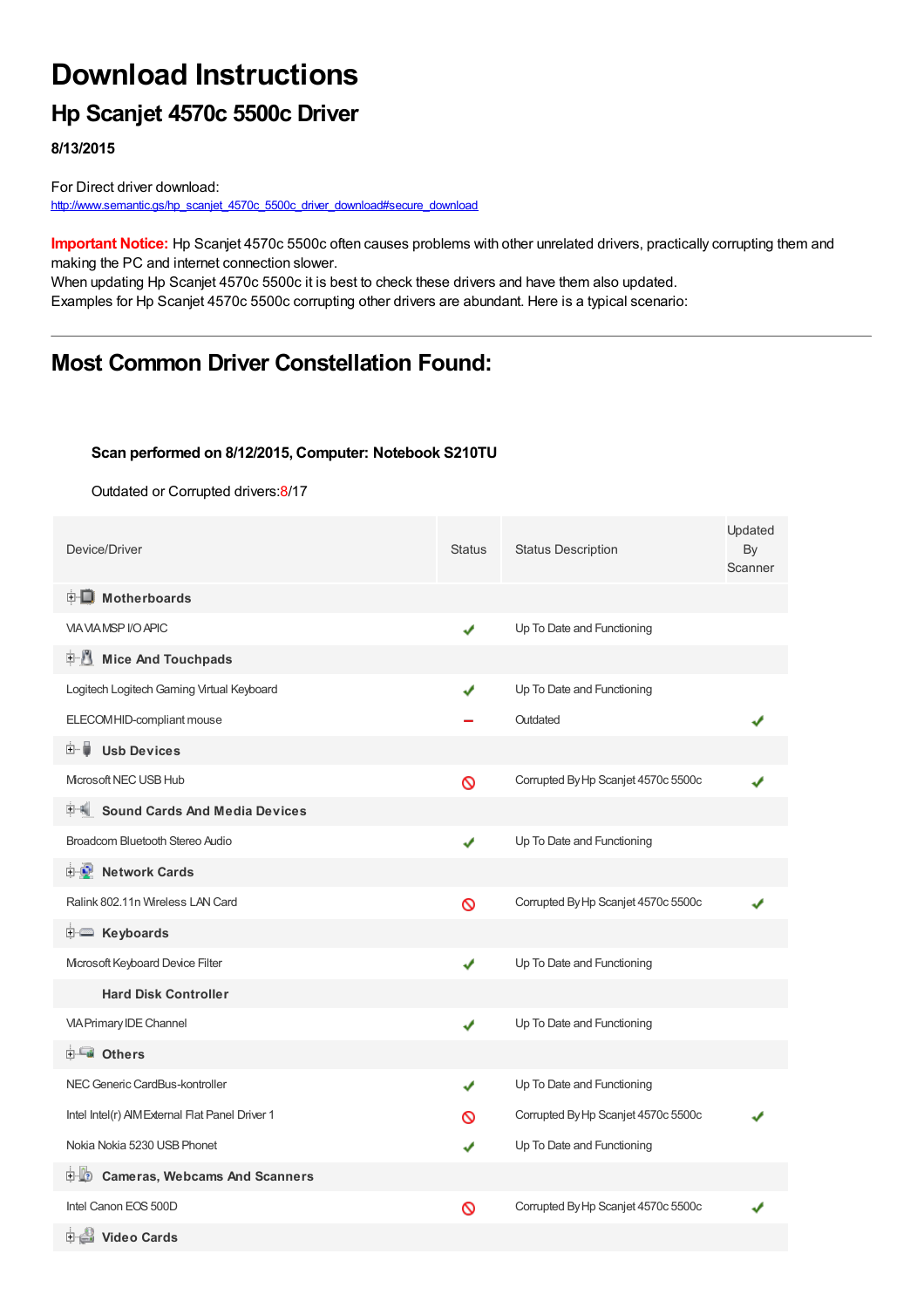| ATI RADEON X600 Series Secondary (Microsoft Corporation - WDDM) |   | Up To Date and Functioning          |  |
|-----------------------------------------------------------------|---|-------------------------------------|--|
| Input Devices<br><b>主…</b>                                      |   |                                     |  |
| KME Dispositivo de interfaz humana USB                          | ଷ | Corrupted By Hp Scanjet 4570c 5500c |  |
| <b>E-TP</b> Port Devices                                        |   |                                     |  |
| Nokia Nokia Asha 311 USB Serial Port (COM5)                     | Ø | Corrupted By Hp Scanjet 4570c 5500c |  |
| <b>Monitors</b>                                                 |   |                                     |  |
| Sony Digital Flat Panel (1024x768)                              | ✔ | Up To Date and Functioning          |  |
| <b>E-</b> Mobile Phones And Portable Devices                    |   |                                     |  |
| <b>Acer NOKIA</b>                                               |   | Outdated                            |  |
|                                                                 |   |                                     |  |

## **Hp Scanjet 4570c 5500c Driver Models:**

| <b>Driver Model</b>                            | <b>Original</b><br><b>Upload Date</b> | Last<br><b>Modification</b> | <b>Driver File</b>                        | <b>File</b><br><b>Size</b> | <b>Most Compatible</b><br><b>Computer Model</b> | <b>Availabilty To</b><br><b>Scanner</b> |
|------------------------------------------------|---------------------------------------|-----------------------------|-------------------------------------------|----------------------------|-------------------------------------------------|-----------------------------------------|
| Hp Scanjet 4570c 5500c<br>U1.13642.1           | 10/16/2014                            | 8/7/2015                    | hp scanjet 4570c 5500c-<br>u1.13642.1.exe |                            | 125kb Fujitsu FMVS54DBY,                        | ✔                                       |
| Hp Scanjet 4570c 5500c<br>362.14               | 11/29/2014                            | 8/7/2015                    | hp_scanjet_4570c_5500c-<br>362.14.exe     | 39kb                       | HPNC232AA-UUZ IQ820ch,                          | ✔                                       |
| Hp Scanjet 4570c 5500c<br>61.1239              | 10/27/2014                            | 8/4/2015                    | hp_scanjet_4570c_5500c-<br>61.1239.exe    | 68kb                       | Packard Bell PBIPGX,                            |                                         |
| Hp Scanjet 4570c 5500c<br>2.11.1908            | 12/28/2014                            | 8/3/2015                    | hp_scanjet_4570c_5500c-<br>2.11.1908.exe  | 58kb                       | <b>HPHPE-280jp,</b>                             | ✔                                       |
| Hp Scanjet 4570c 5500c<br>63878                | 12/27/2014                            | 8/5/2015                    | hp_scanjet_4570c_5500c-<br>63878.exe      |                            | 162kb Acer TravelMate 5740G,                    | ✔                                       |
| Hp Scanjet 4570c 5500c<br>82992.1              | 10/14/2014                            | 8/7/2015                    | hp_scanjet_4570c_5500c-<br>82992.1.exe    | 193kb                      | HP Compac Presario CQ57<br>Notebook PC,         | ✔                                       |
| Hp Scanjet 4570c 5500c<br>332.130              | 1/9/2015                              | 8/6/2015                    | lpwwi-332.130.exe                         |                            | 212kb ARCELIK 1UU-ANB 586 A2MT,                 |                                         |
| Hp Scanjet 4570c 5500c<br>42884                | 10/21/2014                            | 8/5/2015                    | hp_scanjet_4570c_5500c-<br>42884.exe      |                            | 152kb HPS5-1310t,                               | ✔                                       |
| Hp Scanjet 4570c 5500c<br>802.1                | 11/3/2014                             | 8/9/2015                    | hp_scanjet_4570c_5500c-<br>802.1.exe      |                            | 204kb Panasonic CF-W7DVM07JM,                   | ✔                                       |
| Hp Scanjet 4570c 5500c<br>A61.1363             | 12/26/2014                            | 8/2/2015                    | hp_scanjet_4570c_5500c-<br>a61.1363.exe   | 51kb                       | Mo N890.                                        | ✔                                       |
| Hp Scanjet 4570c 5500c<br>H381.12.1            | 1/16/2015                             | 8/8/2015                    | hp_scanjet_4570c_5500c-<br>h381.12.1.exe  |                            | 192kb Cybernet Manufacturing DeskBook,          | ✔                                       |
| Hp Scanjet 4570c 5500c<br>82649                | 12/9/2014                             | 8/3/2015                    | nc-82649.exe                              |                            | 170kb HPFL399AA-ABZ m9495it,                    | ✔                                       |
| Hp Scanjet 4570c 5500c<br>1.12269              | 12/24/2014                            | 8/3/2015                    | hp_scanjet_4570c_5500c-<br>1.12269.exe    |                            | 146kb Compaq Workstatio,                        | ✔                                       |
| Hp Scanjet 4570c 5500c<br>21.1681.1            | 1/9/2015                              | 8/5/2015                    | Izxaas-21.1681.1.exe                      |                            | 214kb MSI MS-6711,                              | ✔                                       |
| Hp Scanjet 4570c 5500c<br>2.11.11.132          | 12/18/2014                            | 8/3/2015                    | dkue-2.11.11.132.exe                      |                            | 143kb Sony VGN-Z90NS,                           | ✔                                       |
| Hp Scanjet 4570c 5500c<br>32.12.18             | 1/6/2015                              | 8/4/2015                    | hp_scanjet_4570c_5500c-<br>32.12.18.exe   | 40kb                       | Toshiba SATELLITE C850-12M                      | ✔                                       |
| Hp Scanjet 4570c 5500c 1/11/2015<br>B41.11.132 |                                       | 8/7/2015                    | hp_scanjet_4570c_5500c-<br>b41.11.132.exe |                            | 143kb Sony VGN-SZ7AWN_C,                        |                                         |
| Hp Scanjet 4570c 5500c<br>71.1468              | 9/1/2014                              | 8/2/2015                    | hp_scanjet_4570c_5500c-<br>71.1468.exe    |                            | 209kb HPDF162A-ABHT160,                         | ✔                                       |
| Hp Scanjet 4570c 5500c<br>7372.12              | 12/30/2014                            | 8/5/2015                    | hp scanjet 4570c 5500c-<br>7372.12.exe    |                            | 193kb Lenovo ThinkPad X220,                     | ✔                                       |
| Hp Scanjet 4570c 5500c<br>1.12370              | 8/26/2014                             | 8/9/2015                    | fltyna-1.12370.exe                        |                            | 207kb Sony VGN-NS72JB_W,                        | ✔                                       |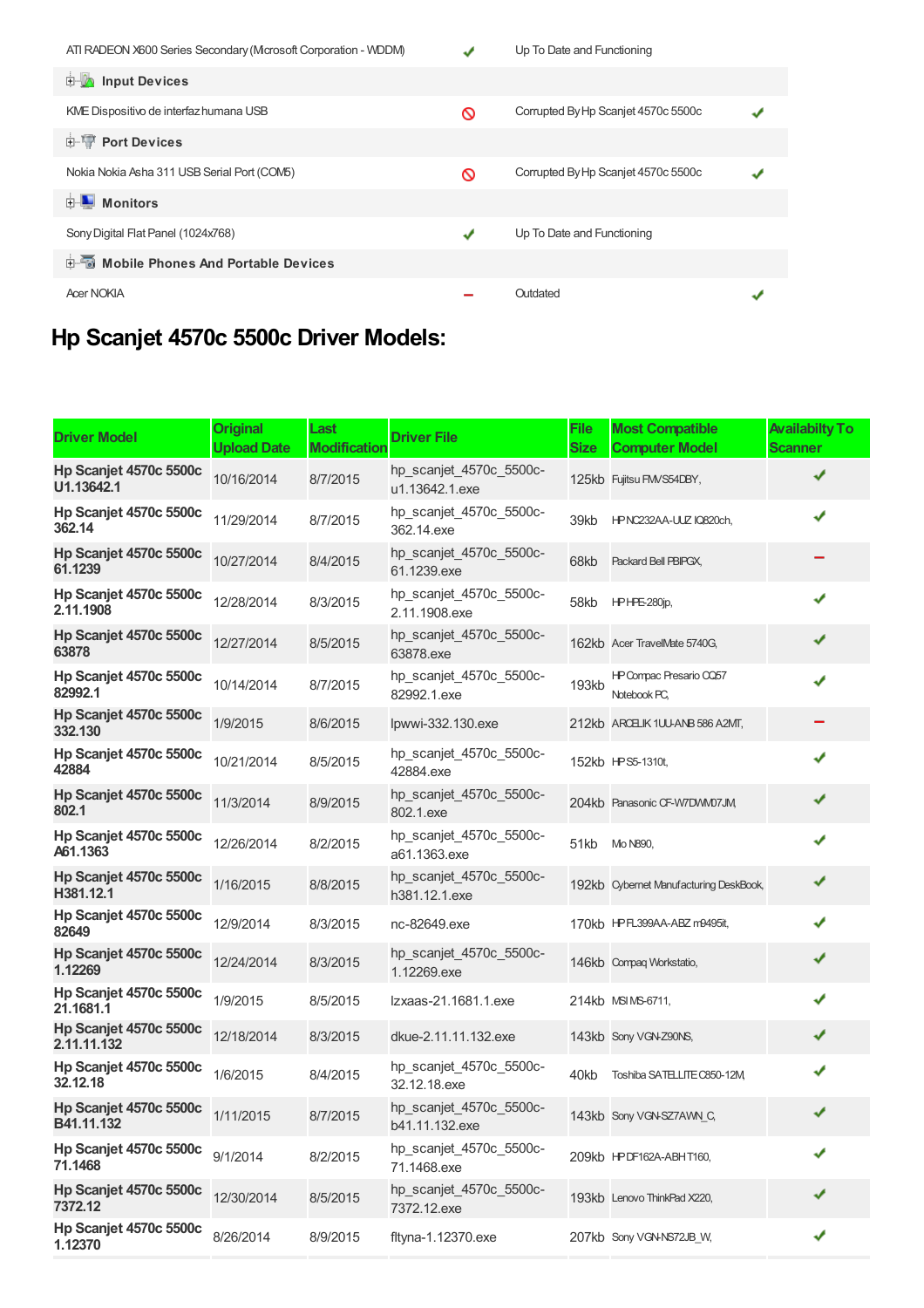| Hp Scanjet 4570c 5500c<br>123427       | 2/2/2015   | 8/2/2015  | hp_scanjet_4570c_5500c-<br>i23427.exe      | 24kb  | Lenovo ThinkPad Edge E220s,           | ✔ |
|----------------------------------------|------------|-----------|--------------------------------------------|-------|---------------------------------------|---|
| Hp Scanjet 4570c 5500c<br><b>30780</b> | 2/1/2015   | 8/3/2015  | hp_scanjet_4570c_5500c-<br>30780.exe       |       | 177kb IBM2668VMY,                     | ✔ |
| Hp Scanjet 4570c 5500c<br>822.130      | 11/21/2014 | 8/2/2015  | hp scanjet 4570c 5500c-<br>822.130.exe     |       | 109kb HP Presario V3000,              | ✔ |
| Hp Scanjet 4570c 5500c<br>71.11.12.14  | 11/12/2014 | 8/4/2015  | hp_scanjet_4570c_5500c-<br>71.11.12.14.exe |       | 187kb HPHPPavilion g6-1b34ca,         | ✔ |
| Hp Scanjet 4570c 5500c<br>1.10309      | 12/12/2014 | 8/6/2015  | hp_scanjet_4570c_5500c-<br>1.10309.exe     | 51kb  | MAXDATA PRO6105M,                     | ✔ |
| Hp Scanjet 4570c 5500c<br>1.11.1432    | 7/25/2014  | 8/5/2015  | hp_scanjet_4570c_5500c-<br>1.11.1432.exe   | 40kb  | HPKZ848AAR-ABA a6510t,                | ✔ |
| Hp Scanjet 4570c 5500c<br>S21.1268     | 1/5/2015   | 8/3/2015  | hp_scanjet_4570c_5500c-<br>s21.1268.exe    |       | 173kb LGR470-KRW4K,                   | ✔ |
| Hp Scanjet 4570c 5500c<br>2281.16      | 7/22/2014  | 8/6/2015  | $-2281.16$ .exe                            |       | 163kb Foxconn AT-7000 Series,         | ✔ |
| Hp Scanjet 4570c 5500c<br>S1.12382     | 11/18/2014 | 8/2/2015  | hp_scanjet_4570c_5500c-<br>s1.12382.exe    |       | 130kb Apple Macmini1,1,               | ✔ |
| Hp Scanjet 4570c 5500c<br>21.1699      | 9/3/2014   | 8/9/2015  | hp_scanjet_4570c_5500c-<br>21.1699.exe     |       | 172kb IBM6221GE1,                     | ✔ |
| Hp Scanjet 4570c 5500c<br>Y42438       | 10/29/2014 | 8/8/2015  | hp_scanjet_4570c_5500c-<br>y42438.exe      |       | 172kb Fujitsu FMVU75HRG,              | ✔ |
| Hp Scanjet 4570c 5500c<br>63047        | 2/2/2015   | 8/6/2015  | hp_scanjet_4570c_5500c-<br>63047.exe       |       | 160kb NECPC-VY22SRFEJEUL,             | ✔ |
| Hp Scanjet 4570c 5500c<br>1.11.1981.1  | 9/3/2014   | 8/6/2015  | hp_scanjet_4570c_5500c-<br>1.11.1981.1.exe | 132kb | Compag PW505AA-ABA<br>SR1410NX NA520, | ✔ |
| Hp Scanjet 4570c 5500c<br>2.13607      | 11/21/2014 | 8/9/2015  | hp_scanjet_4570c_5500c-<br>2.13607.exe     |       | 176kb Sony VPCEL15EN,                 | ✔ |
| Hp Scanjet 4570c 5500c<br>71.1778      | 1/12/2015  | 8/8/2015  | hp_scanjet_4570c_5500c-<br>71.1778.exe     |       | 218kb Toshiba Satellite C850-B761,    | ✔ |
| Hp Scanjet 4570c 5500c<br>Q63839       | 10/23/2014 | 8/8/2015  | hp_scanjet_4570c_5500c-<br>q63839.exe      |       | 203kb MEI GSeries,                    | ✔ |
| Hp Scanjet 4570c 5500c<br>21.1638      | 10/29/2014 | 8/6/2015  | hp_scanjet_4570c_5500c-<br>21.1638.exe     | 27kb  | Sony VPCEA23EN,                       | ✔ |
| Hp Scanjet 4570c 5500c<br>4071.16      | 11/26/2014 | 8/10/2015 | hp_scanjet_4570c_5500c-<br>4071.16.exe     |       | 180kb MSI MS-9179,                    | ✔ |
| Hp Scanjet 4570c 5500c<br>R8221.16     | 9/14/2014  | 8/8/2015  | xvxwk-r8221.16.exe                         | 82kb  | Packard Bell IXTREME 17202,           | ✔ |
| Hp Scanjet 4570c 5500c<br>1.122.12.17  | 10/10/2014 | 8/6/2015  | hp_scanjet_4570c_5500c-<br>1.122.12.17.exe | 57kb  | Sony VPOCA2Z0E                        | ✔ |
| Hp Scanjet 4570c 5500c<br>1.10961.1    | 1/31/2015  | 8/3/2015  | Inpstkwhi-1.10961.1.exe                    |       | 164kb Packard Bell IMEDIA D4129 BE,   | ✔ |
| Hp Scanjet 4570c 5500c<br>30486        | 11/29/2014 | 8/2/2015  | hp_scanjet_4570c_5500c-<br>30486.exe       |       | 219kb Toshiba Dynabook TV/64KWHYD,    | ✔ |

### **Typical Driver constellation for scanned computers:**

#### **Data derived from 825 scans made on these 495 computers from 8/9/2014 to 7/31/2015:**

Sony VGN-SZ2HP B, Acer TravelMate 8372, Sony Vgn-sz483, Toshiba SATELLITE PRO L870-179, Compaq PX697AA-ABZ SR1419IT IT520, Gigabyte P35-S3G, NEC PC-MY18XAZ35, Fujitsu FMMB18C, Sony VPCEB1E1E, HP Compaq nx9020, HP Hp compaq nx9500, Acer Aspire M5800, Sony VGN-FS755FP, Packard Bell IMEDIAMC 8236, Fujitsu AMILOPROV3515, Packard Bell IXTREMEI7709B, Lenovo 1S16800367700DD, SonyVGN-A215M, ECSBAT-MINI, ASUSBP6260,HPRC520AA-ABU m7590.uk, IBMThinkPad T30, IBM9210WLV,HPHPEliteBook 8530w,GatewayM250B, Fujitsu FPC08001DM, IBMThinkCentre M52, SAMSUN M2410, SonyVGN-CS31ST\_W, Lenovo 7373WG6, MIKROLOGS800SE-C6, SonyVGNFW590G,NECExpress5800/56Xe [N8000-672, ASUSBA5190,A500, LGX110-L.A7A2E2,HPHP Compaq dc7100 SFF, ECSH57H-MUS, Shuttle SB83V10, Lenovo 3000 J115 Desktop, Lenovo ThinkPad SL300, ByteSpeed ByteSpeed Laptop UT40, Acer Aspire 4253G, Seneca U53131, Intel S3420GP, SonySVT13136CWS, SonyVGN-SZ7RMN\_B,Hora Hora4000, IBM8187QG7,HPGJ404AA-UUZa6110.ch, Lenovo 7373WG6, HPKJ325AA-ABGa6440a, MSIGP60 2PE,NECRND61092195, Toshiba IS1558, LGR490-KR8WK, LGR490-KR8WK, ITSUMI ADAX,Compaq EJ284AA-ABF SR1622FR FR540, Compaq PX631AA-ABU SR1440UK GB520, NEC NEC POWERMATE S8310-2001, Panasonic CF-30CASAXBM, Compaq PX697AA-ABZ SR1419IT IT520, HPDT172A-ABZt328.it, GatewayP-7809u, ASUS A7V, Intel Poulsbo Chipset, Fujitsu FMVS54DBY, SonyVGNFW590FSB, SonyVGN-FE21HR, Notebook MIM2320, Cybernet Manufacturing DeskBook, Packard Bell EASYNOTE MV86, MCJ P67A-SD40, Packard Bell ISTART F7125 AIO, Clevo W240BL\_W250BZ\_W270BZQ, Fujitsu PRIMERGYRX200 S7, HP Presario V4000, Fujitsu FMVS565ABC, IBM8141KGR, Sony VGN-NW265F, HP NQ973AA-ABF p6032f, HPKZ692AA-ABU m9373.UK, Acer AcerPower 8000, ASUSR051PX, AOpen MP65, PanasonicCF-Y2FW7AXS, IBMIBMSystem X3100 M4 -[2582Z6H,NECPC-VY26AEZ78,HPPX662AA-AB9 a1019.pt, SeanixC3V, IBM2668WCG, Gigabyte G1.Snipe, Lenovo ThinkServer TS430, Sony VGN-G21XP\_B, Toshiba SATELLITE C850D-117, Fujitsu D3161-B1, Intel SE7505VB2, Panasonic CF-53JJCZY1M, HP PY142AA-AB3 w5180d, Sony Vgn-sz483, Acer NC-V3-772G-747A1275MAKK, HP D5468AT-A2L a123l, Lenovo 6071W8L, HP VN310AA-UUG HPE-020be, HP PW572AA-B1U d1262.se, NEC PC-LL550KJ1K, Sony VGN-AW50DB\_H, Fujitsu FMMFB60K, Sony VGN-SZ1XP, Ipex I.T.G GOC Guardfish series, HPRF759AA-ABFs7640.f,NECPC-MY18AESETM81, Packard Bell OneTwo S3221, SonyVGN-NS130AE, SonyVGC-LS30E,Compaq Evo N610c 470054-655,Gateway 510 sku, THEISTH-C346/945GZME-RH/512/80/Midi-Towe,Notebook W310CZ/CZ-T, Mitsubishi AL12FBHEZ42W, IBM81712EU, AnhochGoliath XD810, Fujitsu